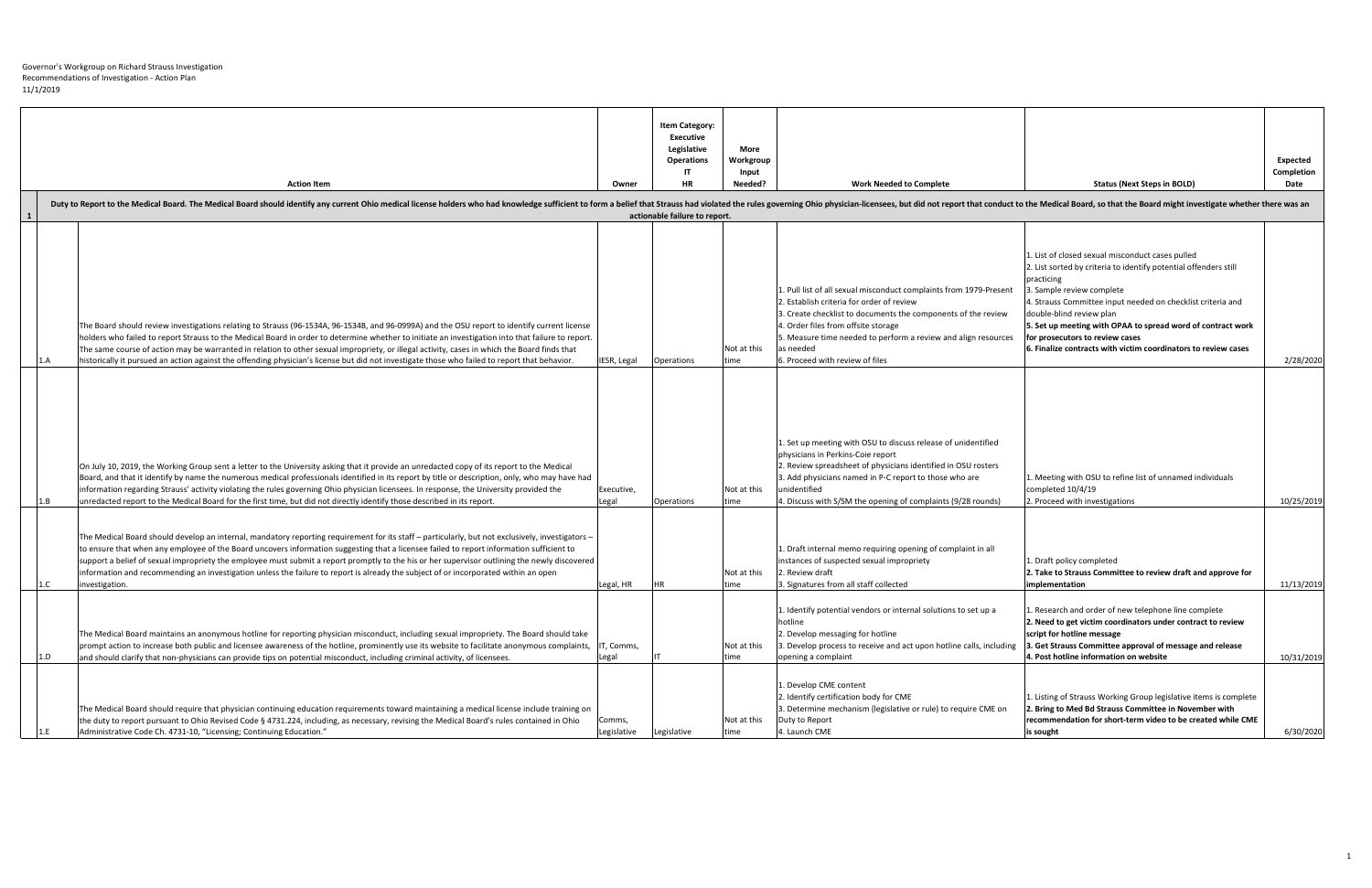|     | <b>Action Item</b>                                                                                                                                                                                                                                                                                                                                                                                                                                                                                                                                                                                                                                                                                                    | Owner               | <b>Item Category:</b><br><b>Executive</b><br>Legislative<br><b>Operations</b><br>-IT<br><b>HR</b> | <b>More</b><br>Workgroup<br>Input<br>Needed? | <b>Work Needed to Complete</b>                                                                                                                                                                                                                        | <b>Status (Next Steps in BOLD)</b>                                                                                                                                                                                                                          | <b>Expected</b><br>Completion<br>Date |
|-----|-----------------------------------------------------------------------------------------------------------------------------------------------------------------------------------------------------------------------------------------------------------------------------------------------------------------------------------------------------------------------------------------------------------------------------------------------------------------------------------------------------------------------------------------------------------------------------------------------------------------------------------------------------------------------------------------------------------------------|---------------------|---------------------------------------------------------------------------------------------------|----------------------------------------------|-------------------------------------------------------------------------------------------------------------------------------------------------------------------------------------------------------------------------------------------------------|-------------------------------------------------------------------------------------------------------------------------------------------------------------------------------------------------------------------------------------------------------------|---------------------------------------|
|     | The Medical Board should review North Carolina H.B. 228, Section 8, page 221, which created an affirmative duty for licensees to report<br>suspected sexual misconduct, within 30 days.11 These would include incidents of sexual impropriety that a licensee reasonably believes to<br>have occurred with a patient. In North Carolina, as of October 1, 2019, licensees who fail to report such conduct would be subject to discipline,<br>and individuals who made reports in good faith would be immune from civil liability for such reporting. The Medical Board shall review and<br>consider appropriate Ohio-specific revisions to such duty that would bolster Ohio's sexual impropriety patient protection. | Legal, IESR         | Operations                                                                                        | Not at this<br>time                          | 1. Pull NC statute and rule and circulate internally and to board<br>members for review and comment<br>2. Summarize report and develop suggested changes to Ohio Med<br>Bd rules / laws<br>3. Circulate changes to Policy Committee in November, 2019 | 1. Legal Staff is pulling the NC materials, as well as some similar<br>materials from Delaware<br>2. Materials will present them to the Med Bd Strauss<br><b>Committee in November</b>                                                                      | 11/13/2019                            |
| 1.G | The Medical Board should consider amendments to the application for a license or renewal of the license to include: (i) a checkbox by which<br>the applicants signify that they acknowledge and understand the licensee's duty to report; and (ii) a checkbox for the applicants to disclose<br>whether they have engaged in conduct prohibited by the Medical Board's rules regarding Sexual Misconduct and Impropriety (Ohio Admin.<br>Code §§ 4731-26-01 to -03). This will reinforce the duty to report and effectively require periodic self-reporting.                                                                                                                                                          | Licensure,<br>Legal | Operations                                                                                        | Not at this<br>time                          | 1. Develop changes to applications<br>2. Confirm with Licensure Committee and full Board<br>3. Implement changes to application                                                                                                                       | 1. Drafting of a new question for new / renewal application<br>forms is complete<br>2. Materials were presented and approved by the board in<br>October.<br>3. Updated questions will be loaded into eLicense                                               | 10/31/2019                            |
|     | Review of 25 years of closed sexual misconduct cases to identify any cases that should be reopened and investigated.                                                                                                                                                                                                                                                                                                                                                                                                                                                                                                                                                                                                  | IESR, Legal         | Operations                                                                                        | Not at this<br>time                          | See 1A                                                                                                                                                                                                                                                | 1. Strauss Committee input needed on checklist criteria and<br>double-blind review plan<br>2. Set up meeting with OPAA to spread word of contract work<br>for prosecutors to review cases<br>3. Finalize contracts with victim coordinators to review cases | 2/28/2020                             |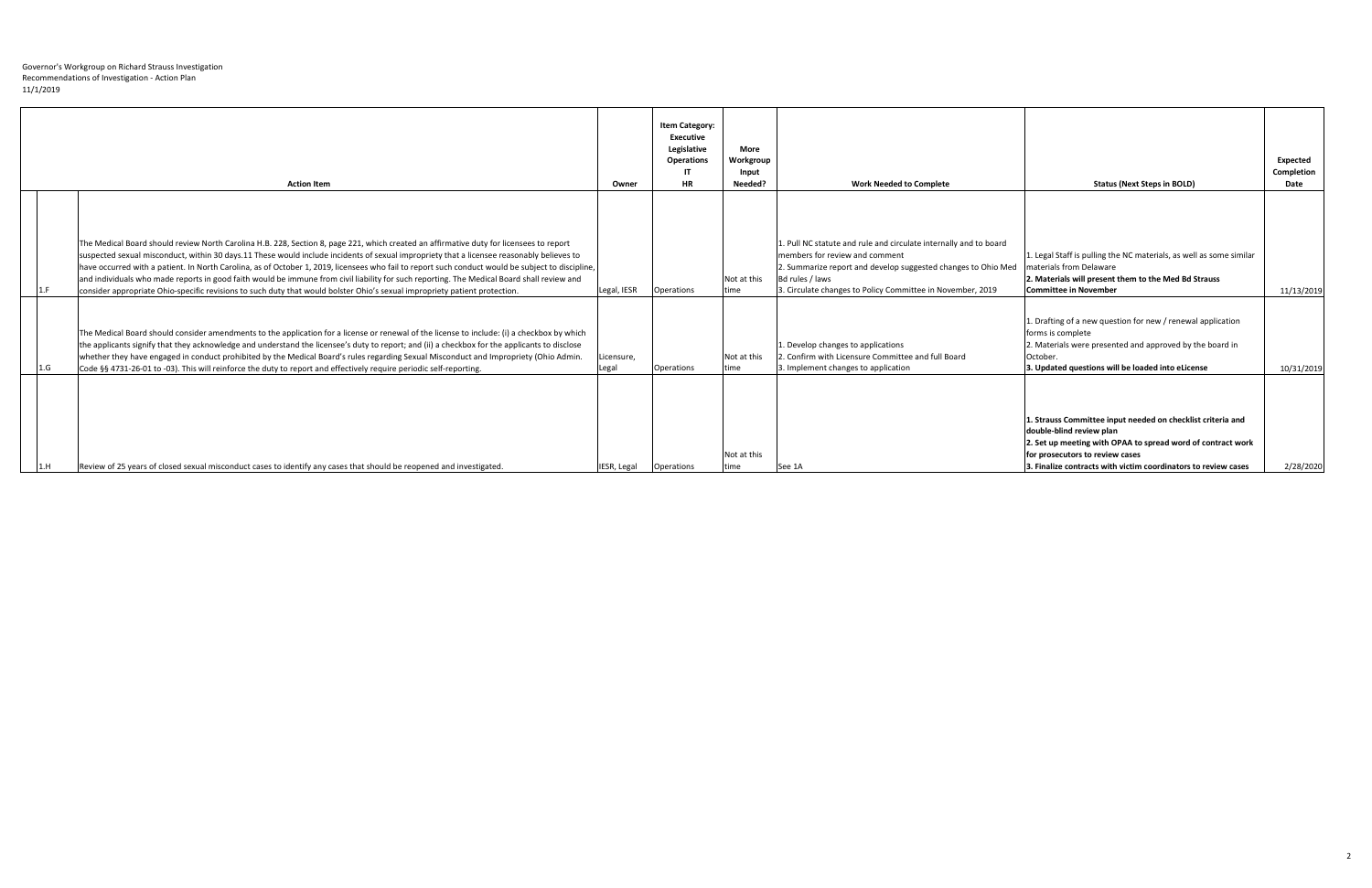|                |     | <b>Action Item</b>                                                                                                                                                                                                                                                                                                                                                                                                                                                                                                                                                                                                                                                                                                                                                                                                                                                                                                                                                          | Owner                       | <b>Item Category:</b><br><b>Executive</b><br>Legislative<br><b>Operations</b><br><b>HR</b> | <b>More</b><br>Workgroup<br>Input<br>Needed? | <b>Work Needed to Complete</b>                                                                                                                                                                                                                                                                                                                                                                        | <b>Status (Next Steps in BOLD)</b>                                                                                                                                                                                                                                                                                | Expected<br>Completion<br>Date |
|----------------|-----|-----------------------------------------------------------------------------------------------------------------------------------------------------------------------------------------------------------------------------------------------------------------------------------------------------------------------------------------------------------------------------------------------------------------------------------------------------------------------------------------------------------------------------------------------------------------------------------------------------------------------------------------------------------------------------------------------------------------------------------------------------------------------------------------------------------------------------------------------------------------------------------------------------------------------------------------------------------------------------|-----------------------------|--------------------------------------------------------------------------------------------|----------------------------------------------|-------------------------------------------------------------------------------------------------------------------------------------------------------------------------------------------------------------------------------------------------------------------------------------------------------------------------------------------------------------------------------------------------------|-------------------------------------------------------------------------------------------------------------------------------------------------------------------------------------------------------------------------------------------------------------------------------------------------------------------|--------------------------------|
|                |     | Law Enforcement. The Medical Board should develop by the end of calendar year 2019 a protocol to work consistently and closely with law enforcement upon receipt of allegations of sexual impropriety that may implicate crimi                                                                                                                                                                                                                                                                                                                                                                                                                                                                                                                                                                                                                                                                                                                                              |                             |                                                                                            |                                              |                                                                                                                                                                                                                                                                                                                                                                                                       |                                                                                                                                                                                                                                                                                                                   |                                |
| $\overline{2}$ |     | The Working Group recommends that the Medical Board's plan include a plan to establish meaningful ties to local law enforcement in areas of<br>the state having the highest incidence of sexual impropriety investigations, including with established victim advocacy programs in those<br>agencies and Sexual Assault Response Teams (SARTs)                                                                                                                                                                                                                                                                                                                                                                                                                                                                                                                                                                                                                              | <b>IESR</b>                 | confidentiality, and survivor-centered and trauma-informed investigations.<br>Operations   | Not at this                                  | 1. Identify areas of state with highest occurrences of sexual<br>misconduct allegations (focus on largest cities, at a minimum)<br>2. Identify existing contacts in all areas<br>3. Seek points of contact for areas where an existing contact does<br>not exist<br>4. Document and retain lists of points of contact for both LE and<br>local victim advocates                                       | 1. The board's committee and staff have identified OHSP, OPAA,<br>Buckeye County Sheriffs, and the Chiefs of Police associations to<br>contact.<br>. Contact with all associations has been made; arranging<br>individual meetings now<br>3. Working to coordinate a full group meeting by the end of<br>October. | 2/28/2020                      |
|                | 2.B | The Working Group recommends that the Medical Board's plan include instruction to contact law enforcement upon the opening of a sexual<br>impropriety investigation to determine whether law enforcement has received or is investigating allegations against the subject of the Medical<br>Board's investigation                                                                                                                                                                                                                                                                                                                                                                                                                                                                                                                                                                                                                                                           | <b>IESR</b>                 | Operations                                                                                 | Not at this<br>time                          | 1. Develop mechanism to require LE contact in all sexual<br>misconduct cases<br>2. Leverage contacts from item 2A to share information<br>3. Document the date and nature of the contact with LE in eLicense<br>system                                                                                                                                                                                | 1. In a meeting with LE associations, we intend to define rules of<br>engagement for the notification to LE of sexual misconduct<br>cases.<br>2. Reports of Investigations will have a mandatory "Contact LE"<br>section that must demonstrate that the task was done. ROI<br>should be updated by 12/31/19       | 12/31/2019                     |
|                |     | The Working Group recommends that the Medical Board's plan include guidance on when to involve law enforcement or the prosecutor's<br>office so that the dual purposes of law enforcement conducting a criminal investigation and the Medical Board conducting an administrative<br>investigation are best served                                                                                                                                                                                                                                                                                                                                                                                                                                                                                                                                                                                                                                                           | <b>IESR</b>                 | Operations                                                                                 | Not at this<br>time                          | 1. Identify points of contact for major associations (e.g. OPAA) in 1. The board's committee and staff have identified OHSP, OPAA,<br>the state<br>2. Identify points of contact to assist the Med Bd in defining "rules<br>of engagement" for sexual misconduct investigations<br>3. Embed agreed-upon rule into the ROI checklist and investigator<br>manual, as well as Sexual Misconduct protocol | Buckeye County Sheriffs, and the Chiefs of Police associations to<br>contact.<br>2. Contact with all associations has been made; arranging<br>individual meetings now<br>3. Working to coordinate a full group meeting by the end of<br>October.                                                                  | 12/31/2019                     |
|                | 2.D | The Working Group recommends that the Medical Board's plan include Medical Board staff training in recognizing criminal sexual abuse,<br>which is not a substitute for consulting law enforcement or local prosecutors.                                                                                                                                                                                                                                                                                                                                                                                                                                                                                                                                                                                                                                                                                                                                                     | HR, IERS                    |                                                                                            | Not at this<br>time                          | 1. Identify training provider for sexual criminal abuse<br>2. Train staff initially<br>3. Develop a plan for ongoing training for staff                                                                                                                                                                                                                                                               | L. HR and Investigations have arranged for a former prosecutor<br>in the Attorney Geneneral's office to provide this training for<br>board staff.<br>2. Staff will be arranging the content and timing before the end<br>of October<br>3. Training is set for Wednesday, December 11th from 1-2 p.m.              | 12/31/2019                     |
|                |     | Early involvement of law enforcement is critical where potential criminal conduct is detected, both to gather information for the Medical<br>Board investigation as well as to aide law enforcement to identify and investigate criminal activity. As a result, depending upon the nature of<br>the conduct, victims, and specific circumstances of each case, the Medical Board's protocol must allow for its employees to exercise sound<br>investigative judgment on when to diverge from that protocol and contact law enforcement immediately and directly, without risking internal<br>or disciplinary reprimand.                                                                                                                                                                                                                                                                                                                                                     | <b>IESR</b>                 | Operations                                                                                 | Not at this<br>time                          | 1. Update investigator manual and sexual misconduct protocol to<br>allow for greater flexibility in sexual misconduct investigations, as<br>well as directions on early LE involvement                                                                                                                                                                                                                | 1. The ROI can be updated to include a notification to LE of any<br>criminal conduct as soon as it is noted.<br>2. Draft changes to Investigator Manual will be brought to the<br>Med Bd Strauss Committee in November                                                                                            | 10/31/2019                     |
|                |     | The Medical Board expressed interest in amending the sexual battery statute(s) in Revised Code Chapter 29 so that a violation in the context<br>of certain physician-patient relationships constitutes criminal conduct by the nature of that relationship. The Working Group recommends<br>that the Medical Board pursue this and other initiatives to better define and allow effective prosecution of criminal sexual conduct by<br>physicians, including, for example, extending statutes of limitation and defining physician criminal conduct. Additionally, the Medical Board<br>should review recent changes to North Carolina law enacted August 1, 2019 from House Bill 228, Part VI, beginning on page 20, which created<br>a new criminal offense, punishable as a felony for sexual contact or penetration under pretext of medical treatment. A similar statute in Ohio<br>would serve to deter physicians from this type of felonious conduct in the future. | IESR, Legal,<br>Legislative | Legislative                                                                                | Not at this<br>time                          | 1. Take to Med Bd Strauss Committee to make a recommendation<br>to the Policy Committee<br>2. Pending outcome of the Strauss Committee, take to Policy<br>Committee for further action                                                                                                                                                                                                                | 1. Staff is compiling a comprehensive list of legislative items to<br>present to our Policy Committee in October<br>2. Draft language of a potential statute change will be<br>presented to the Med Bd Strauss Committee in November                                                                              | 12/31/2019                     |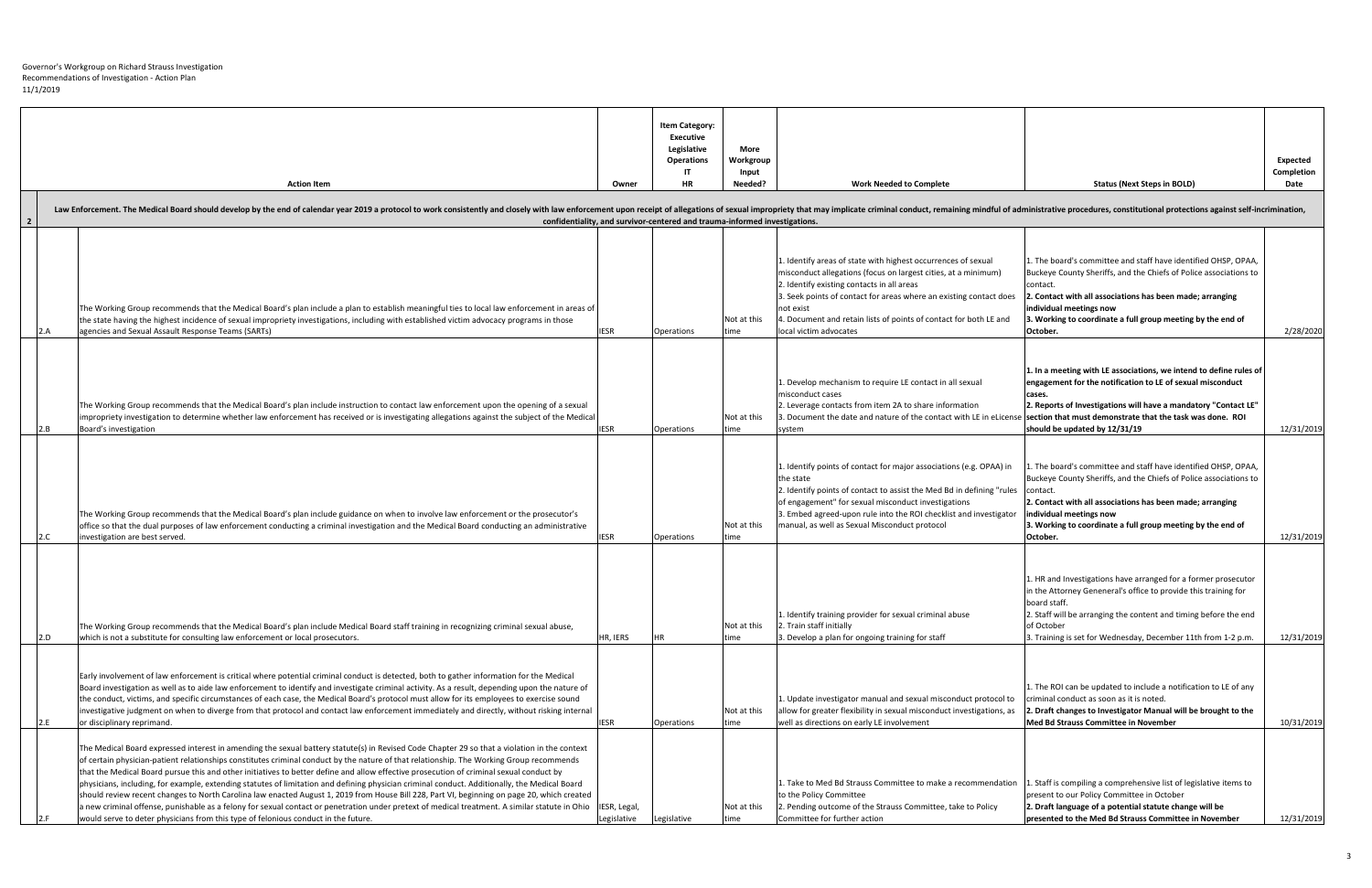|     | <b>Action Item</b>                                                                                                                       | Owner       | <b>Item Category:</b><br><b>Executive</b><br>Legislative<br><b>Operations</b><br>IT<br><b>HR</b> | <b>More</b><br>Workgroup<br>Input<br>Needed? | <b>Work Needed to Complete</b>                                                                                              | <b>Status (Next Steps in BOLD)</b>                                 | Expected<br>Completion<br>Date |
|-----|------------------------------------------------------------------------------------------------------------------------------------------|-------------|--------------------------------------------------------------------------------------------------|----------------------------------------------|-----------------------------------------------------------------------------------------------------------------------------|--------------------------------------------------------------------|--------------------------------|
|     |                                                                                                                                          |             |                                                                                                  |                                              |                                                                                                                             |                                                                    |                                |
|     |                                                                                                                                          |             |                                                                                                  |                                              | 1. Identify lessons learned and best practices on notification of law 1. The Investigator Manual will be updated to require |                                                                    |                                |
|     |                                                                                                                                          |             |                                                                                                  |                                              | enforcement                                                                                                                 | notification to LE of any criminal conduct as soon as it is noted, |                                |
|     | While the Working Group focused on the Strauss investigation and the above recommendations focus on investigating criminal sexual        |             |                                                                                                  |                                              | 2. Review investigator manual, enforcement and standards review as well as required notification in the ROI.                |                                                                    |                                |
|     | conduct, the Medical Board is encouraged to apply the lessons learned and techniques developed to include law enforcement in any case in |             |                                                                                                  | Not at this                                  | processes, and all protocols to insert LE notification where                                                                | 2. A draft of the updated Investigator Manual will be presented    |                                |
| 2.G | which illegal activity is suspected or uncovered.                                                                                        | <b>IESR</b> | Operations                                                                                       |                                              | appropriate                                                                                                                 | to the Med Bd Strauss Committee in November                        | 2/28/2020                      |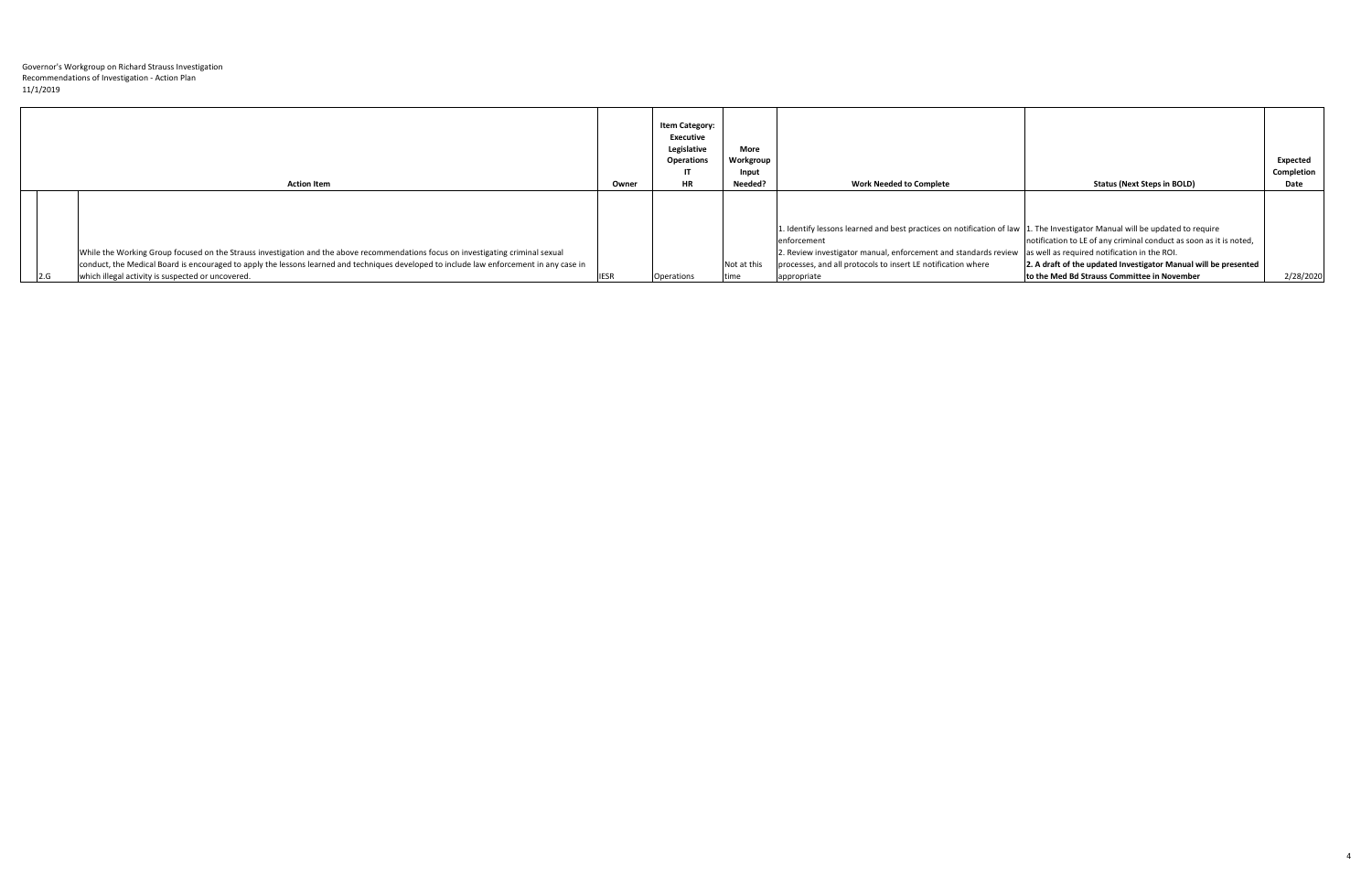|     | <b>Action Item</b>                                                                                                                                                                                                                                                                                                                                                                                                                                                                                                            | Owner                                     | <b>Item Category:</b><br><b>Executive</b><br>Legislative<br><b>Operations</b><br><b>HR</b> | More<br>Workgroup<br>Input<br>Needed? | <b>Work Needed to Complete</b>                                                                                                                                                                                                                                                                                                                               | <b>Status (Next Steps in BOLD)</b>                                                                                                                                                                                                                                                                                                                                                                                                                                                                                                                         | Expected<br>Completion<br>Date |
|-----|-------------------------------------------------------------------------------------------------------------------------------------------------------------------------------------------------------------------------------------------------------------------------------------------------------------------------------------------------------------------------------------------------------------------------------------------------------------------------------------------------------------------------------|-------------------------------------------|--------------------------------------------------------------------------------------------|---------------------------------------|--------------------------------------------------------------------------------------------------------------------------------------------------------------------------------------------------------------------------------------------------------------------------------------------------------------------------------------------------------------|------------------------------------------------------------------------------------------------------------------------------------------------------------------------------------------------------------------------------------------------------------------------------------------------------------------------------------------------------------------------------------------------------------------------------------------------------------------------------------------------------------------------------------------------------------|--------------------------------|
|     |                                                                                                                                                                                                                                                                                                                                                                                                                                                                                                                               |                                           |                                                                                            |                                       |                                                                                                                                                                                                                                                                                                                                                              |                                                                                                                                                                                                                                                                                                                                                                                                                                                                                                                                                            |                                |
| - 3 | Quality Assurance. The Medical Board should implement a practice of quality assurance not only to ensure that an investigation is opened when it should be, but to review the decision of whether the investigation merits mov                                                                                                                                                                                                                                                                                                |                                           |                                                                                            |                                       |                                                                                                                                                                                                                                                                                                                                                              |                                                                                                                                                                                                                                                                                                                                                                                                                                                                                                                                                            |                                |
|     | The Medical Board should access available resources by entering into a consulting agreement with the Office of Internal Audit in the Office of<br>Budget and Management to ensure its internal controls are model policies and to suggest process improvements where necessary. Further,<br>the Medical Board should engage the Auditor of State to perform a compliance and/or performance audit of the Medical Board's adherence<br>to its own standards regarding investigation of sexual impropriety allegations.<br> 3.A | HR, Legal,<br>IESR, Hearing<br>Unit       | Operations                                                                                 | Not at this<br>time                   | Contact OBM to get a better understanding of their available<br>services<br>2. Agree to scope and timeframe of engagement<br>3. Med Bd begins compiling existing information and process<br>documents<br>4. Collaborate with auditor to identify gaps in processes and<br>documentation<br>5. Implement corrections identified                               | 1. Meeting with OBM is set for 9/30/2019 to begin discussions<br>about this engagement.<br>2. OBM agreed to revisit an audit after the board has<br>implemented some of the Working Group's Recommendations<br>3. Staff is also investigating outside auditing services from the<br><b>FSMB</b> and other audit firms                                                                                                                                                                                                                                      | 2/28/2020                      |
|     | The Medical Board should develop a practice to regularly review the decisions, or a meaningful percentage thereof, made by the Secretary<br>and Supervising Member to close a sexual impropriety case without investigation or to close a case after investigation and without referral for  Board <br>law enforcement. That review should include legal staff, investigative staff, and an internal or outside victim advocate.<br> 3.B                                                                                      | Legal, IESR,<br>Members                   | <b>Operations</b>                                                                          | Not at this<br>time                   | L. Identify team members to fill the sexual misconduct close case<br>review team<br>2. Identify reporting and checklist criteria for the review of cases<br>3. Develop reporting mechanisms for the team's actions<br>4. Bring proposed criteria and review process to full board for<br>approval<br>5. Implement team to review proposed cases to be closed | L. The updated checklist for sexual misconduct cases can be de-<br>lidentified to give members insight into the scenarios of cases<br>without jeopardizing their impartiality. The board is going to<br>continue to provide an audit-level volume of these cases to<br>members to get their feedback and provide guidance to the<br>Secretary and Supervising members and staff.<br>2. The Med Bd Strauss Committee's guidance on the checklist in<br>November will guide next steps for de-identification of the<br>checklists for external review        | 11/1/2019                      |
|     | The Medical Board should consider a review of the manner in which investigative reports are delivered to enforcement attorneys, and<br>whether and how to deliver them to Board Members other than the Secretary and Supervising Member involved in approving them for<br>enforcement, so that the Board, as a whole, is informed at least of the basis for closing sexual impropriety cases even if not informed of the<br>identity of the subject of the allegation.<br> 3.C                                                | Legal, IESR,<br><b>Board</b><br>Members   | <b>Operations</b>                                                                          | Not at this<br>time                   | 1. Develop mechanism to document details of investigation<br>without disclosing licensee or patient information<br>2. Identify board members to review de-identified case details and<br>opine on them<br>3. IESR should follow up on any additional investigation needed as<br>part of the review and report back to the reviewing members                  | 1. The updated checklist for sexual misconduct cases can be de-<br>identified to give members insight into the scenarios of cases<br>without jeopardizing their impartiality. The board is going to<br>continue to provide an audit-level volume of these cases to<br>members to get their feedback and provide guidance to the<br>Secretary and Supervising members and staff.<br>2. The Med Bd Strauss Committee's guidance on the checklist in<br>November will guide next steps for de-identification of the<br>checklists for review by other members | 2/28/2020                      |
|     | The Medical Board should continue its practice of reviewing aging cases and reviewing the time taken to complete investigations, not to the<br>detriment of the quality of those investigations, but to ensure that a case is investigated and any citation issued promptly, and never again<br>permitted to languish inactive.<br> 3.D                                                                                                                                                                                       | IESR, Legal,<br>Hearing Unit   Operations |                                                                                            | Not at this<br>time                   | 1. Review Red List process with Med Bd Strauss Committee<br>members to get feedback on format and timing<br>2. Make any adjustments suggested by the committee in<br>consultation with S/SM<br>3. Issue Red List with any updated parameters                                                                                                                 | 1. Med Board Strauss Committee will review the aged case<br>(a.k.a. "Red List") criteria in November, with a new aged case<br>list created in early November.                                                                                                                                                                                                                                                                                                                                                                                              | 10/31/2019                     |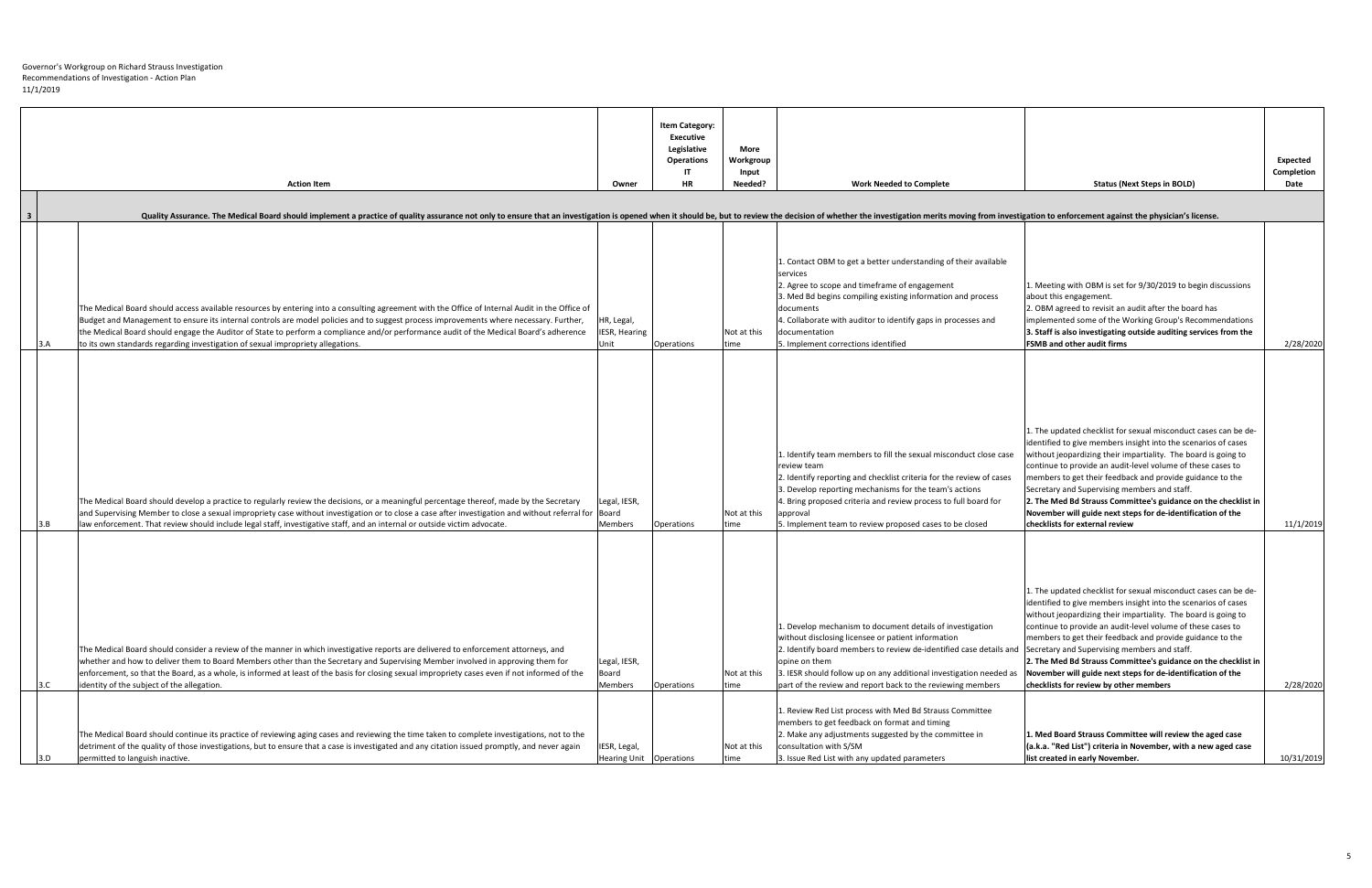| <b>Action Item</b>                                                                                                                                                                                                 | Owner                                           | <b>Item Category:</b><br><b>Executive</b><br>Legislative<br><b>Operations</b><br>- 17<br><b>HR</b> | <b>More</b><br>Workgroup<br>Input<br>Needed? | <b>Work Needed to Complete</b>                                                                                                                                                                                                                                                                                    | <b>Status (Next Steps in BOLD)</b>                                                       | <b>Expected</b><br>Completion<br>Date |
|--------------------------------------------------------------------------------------------------------------------------------------------------------------------------------------------------------------------|-------------------------------------------------|----------------------------------------------------------------------------------------------------|----------------------------------------------|-------------------------------------------------------------------------------------------------------------------------------------------------------------------------------------------------------------------------------------------------------------------------------------------------------------------|------------------------------------------------------------------------------------------|---------------------------------------|
| The Medical Board should review the practices of comparable state medical boards, to assess the use of a similar two-member team to<br>oversee investigations, and to identify feasible quality assurance methods. | Legal, IESR,<br>Policy<br>Committee Legislative |                                                                                                    | Not at this<br>time                          | 1. Identify practices from other states<br>2. Compile recommendations and sent to Med Bd Strauss<br>Committee<br>3. If statutory changes are needed to affect changes, send to Policy 1. Staff has contacted the Federation of State Medical Boards to<br>Committee<br>4. If changes are non-statutory, implement | assess what information they have that we could leverage to<br>fulfill this requirement. | 2/28/2020                             |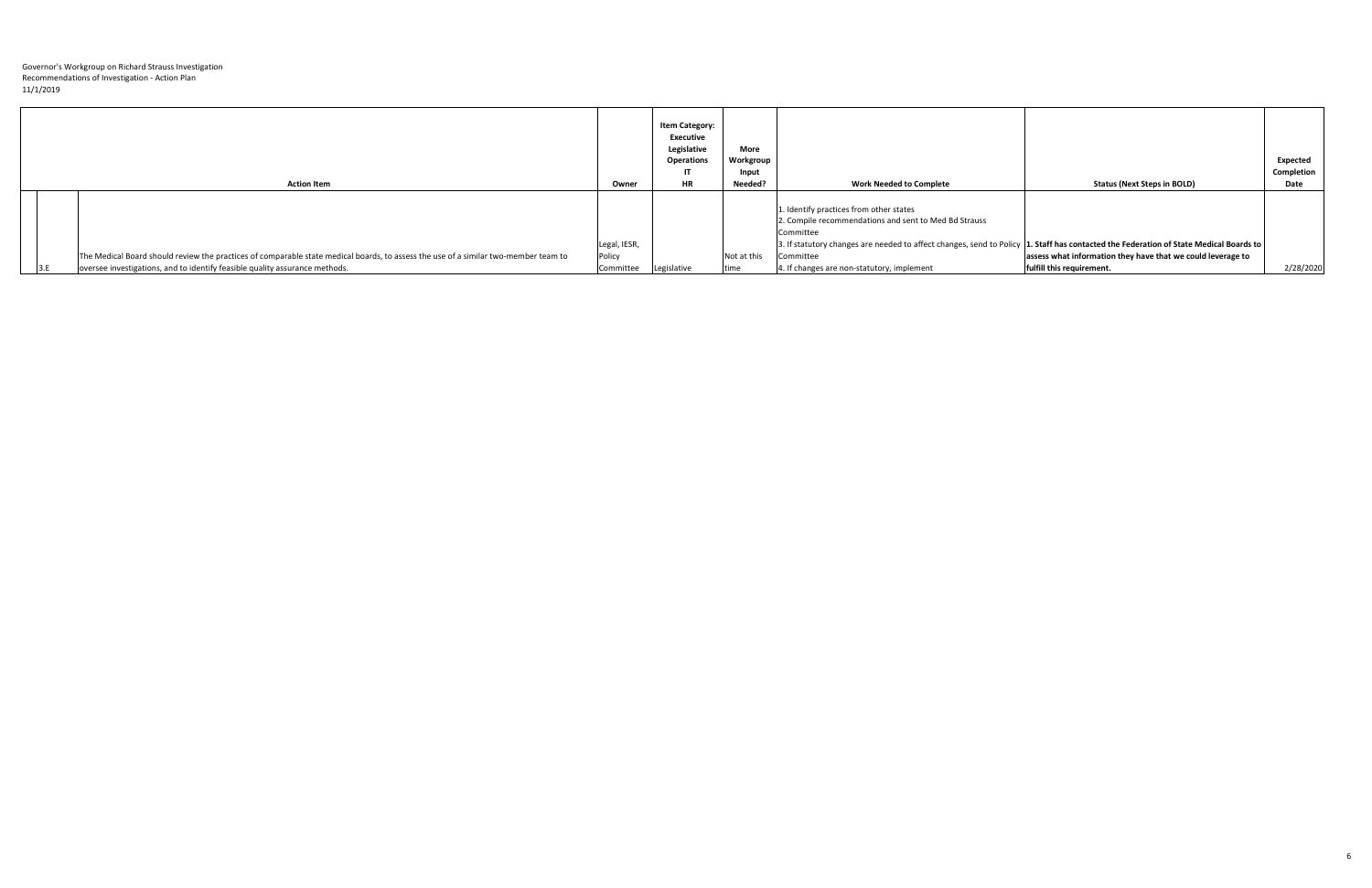|                | <b>Action Item</b>                                                                                                                                                                                                                                                                                                                                                                                                                                                                                                                        | Owner                                                   | <b>Item Category:</b><br><b>Executive</b><br>Legislative<br><b>Operations</b><br><b>HR</b> | More<br>Workgroup<br>Input<br>Needed? | <b>Work Needed to Complete</b>                                                                                                                                                                                                                                                                                                                                                | <b>Status (Next Steps in BOLD)</b>                                                                                                                                                                                                                                                                                                                                                                                                                                                                  | Expected<br>Completion<br>Date |
|----------------|-------------------------------------------------------------------------------------------------------------------------------------------------------------------------------------------------------------------------------------------------------------------------------------------------------------------------------------------------------------------------------------------------------------------------------------------------------------------------------------------------------------------------------------------|---------------------------------------------------------|--------------------------------------------------------------------------------------------|---------------------------------------|-------------------------------------------------------------------------------------------------------------------------------------------------------------------------------------------------------------------------------------------------------------------------------------------------------------------------------------------------------------------------------|-----------------------------------------------------------------------------------------------------------------------------------------------------------------------------------------------------------------------------------------------------------------------------------------------------------------------------------------------------------------------------------------------------------------------------------------------------------------------------------------------------|--------------------------------|
|                |                                                                                                                                                                                                                                                                                                                                                                                                                                                                                                                                           |                                                         |                                                                                            |                                       |                                                                                                                                                                                                                                                                                                                                                                               |                                                                                                                                                                                                                                                                                                                                                                                                                                                                                                     |                                |
| $\overline{4}$ | Confidentiality and Transparency. The investigation confidentiality afforded in Ohio Revised Code § 4731.22(F)(5) should not be a shield from oversight of inappropriate inaction such as that in the Strauss investigation. T<br>within the Board and with the public, and be prepared to report back to this Working Group by Tuesday, October 1, 2019 on those efforts.                                                                                                                                                                |                                                         |                                                                                            |                                       |                                                                                                                                                                                                                                                                                                                                                                               |                                                                                                                                                                                                                                                                                                                                                                                                                                                                                                     |                                |
|                |                                                                                                                                                                                                                                                                                                                                                                                                                                                                                                                                           |                                                         |                                                                                            |                                       |                                                                                                                                                                                                                                                                                                                                                                               |                                                                                                                                                                                                                                                                                                                                                                                                                                                                                                     |                                |
| 14.A           | Effective in 1999, the General Assembly amended § 4731.22(F)(5) to permit sharing the investigation with law enforcement and other<br>regulatory agencies. The Working Group supports the Medical Board's proposal to amend it further to replace "governmental agencies" with<br>"governmental entity" to help alleviate unnecessary definitional restrictions on the Board's permission to share investigative information.                                                                                                             | Legal, IESR,<br>Legislative                             | Legislative                                                                                | Not at this<br>time                   | 1. Draft sample language to affect the desired language change<br>2. Seek a legislative vehicle to put it in and get LSC to draft<br>3. Language passed and implemented                                                                                                                                                                                                       | 1. Staff is compiling a comprehensive list of legislative items to<br>present to our Policy Committee in November                                                                                                                                                                                                                                                                                                                                                                                   | 12/31/2019                     |
|                |                                                                                                                                                                                                                                                                                                                                                                                                                                                                                                                                           |                                                         |                                                                                            |                                       |                                                                                                                                                                                                                                                                                                                                                                               |                                                                                                                                                                                                                                                                                                                                                                                                                                                                                                     |                                |
| 4.B            | n the Strauss case, the enforcement and internal tracking records that may have existed would have provided accountability for the Board's<br>inaction. The Working Group recommends that the Medical Board make public its internal materials that do not themselves constitute a<br>'report required to be submitted to the board under this chapter, a complaint, or information received by the board pursuant to an<br>investigation or pursuant to an inspection " under § 4731.22(F)(5) when closing a case without formal action. | Legal, IESR,<br>Comms                                   | <b>Operations</b>                                                                          | Not at this<br>time                   | 1. Leveraging materials developed in 3.C, create a reporting<br>mechanism for this info<br>2. Place metrics and appropriate investigative information on the<br>website to demonstrate the board's progress                                                                                                                                                                   | 1. The Medical Board has launched a website that provides<br>information on our investigative process, training for licensees,<br>and reporting information for victims. It will also track the<br>board's progress on the Workgroup's recommendations.                                                                                                                                                                                                                                             | 2/28/2020                      |
|                |                                                                                                                                                                                                                                                                                                                                                                                                                                                                                                                                           |                                                         |                                                                                            |                                       |                                                                                                                                                                                                                                                                                                                                                                               |                                                                                                                                                                                                                                                                                                                                                                                                                                                                                                     |                                |
| 4.C            | The Working Group recommends a statutory change to allow the President of the Board, or designated Member(s), to authorize the release of Board<br>an investigation, subject to appropriate redaction, when in his or her professional judgment, disclosure of such information would avert or<br>minimize a threat to public health or safety.                                                                                                                                                                                           | Legal, IESR,<br>Members,<br>Legislative                 | Operations &<br>Legislative                                                                | Not at this<br>time                   | L. Review statute to identify avenues and scenarios by which this<br>information could be released.<br>2. If statute change is needed, Legislative team will seek changes<br>3. Develop protocol for release of info<br>I. Get approval from Med Bd Strauss Committee and full board to <b>[1. Staff is compiling a comprehensive list of legislative items to</b><br>proceed | present to our Policy Committee in November                                                                                                                                                                                                                                                                                                                                                                                                                                                         | 2/28/2020                      |
|                |                                                                                                                                                                                                                                                                                                                                                                                                                                                                                                                                           |                                                         |                                                                                            |                                       |                                                                                                                                                                                                                                                                                                                                                                               |                                                                                                                                                                                                                                                                                                                                                                                                                                                                                                     |                                |
| 4.D            | The Working Group recommends a statutory change that would permit the Board, or designated Member(s), to authorize the release of<br>investigative information, subject to appropriate redaction, for good cause, specifically including upon request of a law enforcement agency                                                                                                                                                                                                                                                         | Legal, IESR,<br><b>Board</b><br>Members,<br>Legislative | Operations &<br>Legislative                                                                | Not at this<br>time                   | L. Review statute to identify avenues and scenarios by which this<br>information could be released.<br>2. If statute change is needed, Legislative team will seek changes<br>3. Develop protocol for release of info<br>4. Get approval from Med Bd Strauss Committee and full board to<br>proceed                                                                            | 1. Staff is compiling a comprehensive list of legislative items to<br>present to our Policy Committee in November                                                                                                                                                                                                                                                                                                                                                                                   | 2/28/2020                      |
| 14.E           | The Board should document and disclose the reason for closing a case after investigation when the decision is made not to pursue formal<br>action, and publicly disclose the existence of and status of pending cases.                                                                                                                                                                                                                                                                                                                    | Legal, IESR,<br>Comms                                   | Operations                                                                                 | Not at this<br>time                   | l. Leveraging materials developed in 3.C and 4.B, create a reporting Secretary and Supervising members and staff.<br>mechanism for this info<br>2. Place metrics and appropriate investigative information on the<br>website to demonstrate the board's progress                                                                                                              | 1. The updated checklist for sexual misconduct cases can be de-<br>lidentified to give members insight into the scenarios of cases<br>without jeopardizing their impartiality. The board is going to<br>continue to provide an audit-level volume of these cases to<br>members to get their feedback and provide guidance to the<br>2. The Med Bd Strauss Committee's guidance on the checklist in<br>November will guide next steps for de-identification of the<br>checklists for external review | 2/28/2020                      |
|                |                                                                                                                                                                                                                                                                                                                                                                                                                                                                                                                                           |                                                         |                                                                                            |                                       |                                                                                                                                                                                                                                                                                                                                                                               |                                                                                                                                                                                                                                                                                                                                                                                                                                                                                                     |                                |
|                | Pursuant to Ohio Revised Code § 4731.22(F)(6), the Board reports quarterly on case disposition. For closed cases, the report<br>requires: (a) case number; (b) type of license or certificate; (c) a description of the allegations contained in the complaint; and, (d)<br>the disposition. The Working Group recommends adding sub-part "e" to this list, requiring disclosure of the reason for closure for<br>any case investigated and closed without formal action.                                                                 | Legal, IESR,<br>Comms,<br>Legislative                   | <b>Operations</b>                                                                          | Not at this<br>time                   | 1. Leveraging materials developed in 3.C and 4.B, create a reporting<br>mechanism for this info<br>2. Place metrics and appropriate investigative information on the<br>website to demonstrate the board's progress                                                                                                                                                           | 1. As part of the development of 4.E, we will compile quarterly<br>metrics and narratives that detail the board's success in<br>implementing new sexual misconduct procedures.                                                                                                                                                                                                                                                                                                                      | 2/28/2020                      |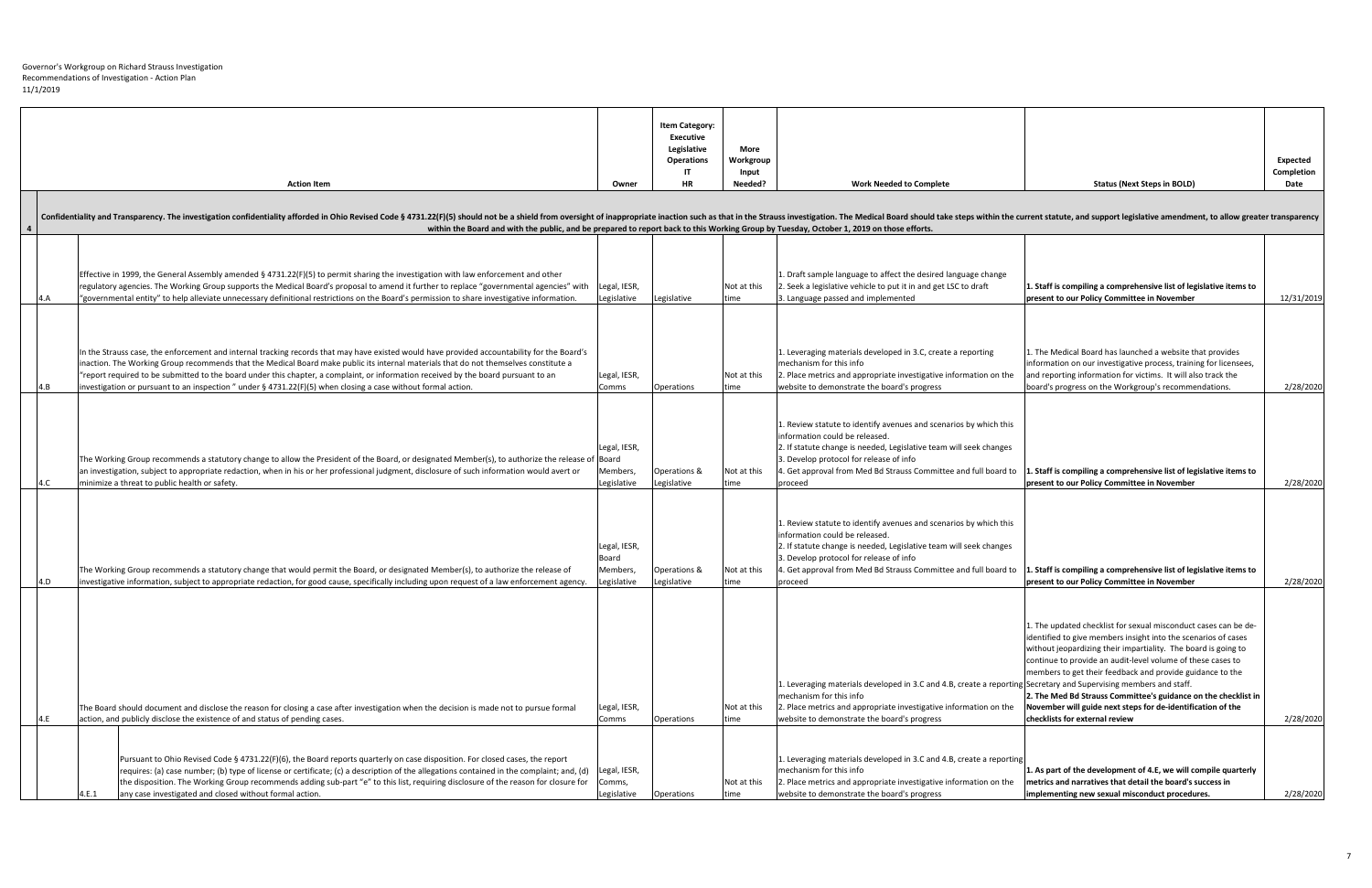|  |       | <b>Action Item</b>                                                                                                                                                                                                                                                                                                                                                                                                                                                                                                                                                                                                                                   | Owner                                 | <b>Item Category:</b><br><b>Executive</b><br>Legislative<br><b>Operations</b><br>-IT<br><b>HR</b> | <b>More</b><br>Workgroup<br>Input<br>Needed? | <b>Work Needed to Complete</b>                                                                                                                                                                                                                                                                                                                                     | <b>Status (Next Steps in BOLD)</b>                                                                                                                                                                    | Expected<br><b>Completion</b><br>Date |
|--|-------|------------------------------------------------------------------------------------------------------------------------------------------------------------------------------------------------------------------------------------------------------------------------------------------------------------------------------------------------------------------------------------------------------------------------------------------------------------------------------------------------------------------------------------------------------------------------------------------------------------------------------------------------------|---------------------------------------|---------------------------------------------------------------------------------------------------|----------------------------------------------|--------------------------------------------------------------------------------------------------------------------------------------------------------------------------------------------------------------------------------------------------------------------------------------------------------------------------------------------------------------------|-------------------------------------------------------------------------------------------------------------------------------------------------------------------------------------------------------|---------------------------------------|
|  | 4.E.2 | In addition, under § 4731.22(F)(6), the Medical board is required to quarterly report how many cases are still pending. The Working<br>Group recommends adding additional descriptors about the pending cases, including the date the complaint was received or<br>opened, the case number assigned, the type of license or certificate to practice, if any, held by the individual against whom the<br>complaint is directed, a brief categorical description of the type of complaint as alleged and a requirement that it include " for<br>any investigations that remain pending after one year, the reasons the investigations remain pending." | Legal, IESR,<br>Comms,<br>Legislative | Operations                                                                                        | Not at this<br>time                          | 1. Leveraging materials developed in 3.C and 4.B, create a reporting<br>mechanism for this info<br>2. Place metrics and appropriate investigative information on the<br>website to demonstrate the board's progress                                                                                                                                                | 1. As part of the development of 4.E, we will compile quarterly<br>metrics and narratives that detail the board's success in<br>implementing new sexual misconduct procedures.                        | 2/28/2020                             |
|  | 4.E.3 | While the Board should pursue statutory changes to this effect, the current statute should not prohibit the Board from taking these Legal, IESR,<br>steps immediately.                                                                                                                                                                                                                                                                                                                                                                                                                                                                               | Comms                                 | Operations                                                                                        | Not at this<br>time                          | 1. Leveraging materials developed in 3.C and 4.B, create a reporting<br>mechanism for this info<br>2. Place metrics and appropriate investigative information on the<br>website to demonstrate the board's progress                                                                                                                                                | 1. The new case review checklist is already being tested, and<br>will be electronically implemented in all new investigations by<br>the end of the year.                                              | 2/28/2020                             |
|  |       | The Working Group recommends a time-limit on confidentiality under § 4731.22(F)(5), or, at least, the confidentiality reserved to the Board's<br>investigation materials, with continued protection of patient and other information that is confidential regardless of its inclusion in an<br>investigation. Such limitations may include a provision to make the report of investigation available, subject to appropriate redaction, once<br>formal action is taken against a physician licensee.                                                                                                                                                 | Legislative                           |                                                                                                   |                                              | 1. Med Bd Strauss Committee analyzes the statute and identify<br>opportunities to set a time limit. Sends to Policy Committee for<br><b>review</b><br>2. Upon approval of Policy, seek legislative language and drafting<br>3. Legislative change occurs<br>4. In the 90-day implementation period, update protocols and<br>policies to reflect the new time limit | 1. Staff is compiling a comprehensive list of legislative items to<br>present to our Policy Committee in November                                                                                     | 2/28/2020                             |
|  |       | As part of its October 1, 2019 report, the Medical Board shall make any additional recommendations to the Working Group which would allow<br>for more transparency in its investigations and the closure of complaints when no action is taken by the board, including changes to §<br>$4731.22(F)(5)$ and the viability of a sunset to investigative confidentiality.                                                                                                                                                                                                                                                                               | Legislative                           |                                                                                                   |                                              | 1. Board members and staff identify list of immediately actionable<br>litems, and combine with project management materials<br>2. Med Bd Strauss Committee members review materials and<br>report prior to 10/1/19.<br>3. Report sent to Workgroup on 10/1/19                                                                                                      | 1. When a sexual misconduct case is proposed for closure<br>without action, we are currently requiring review by an<br>independent internal group to confirm a thorough investigation.<br>2. Complete | 10/1/2019                             |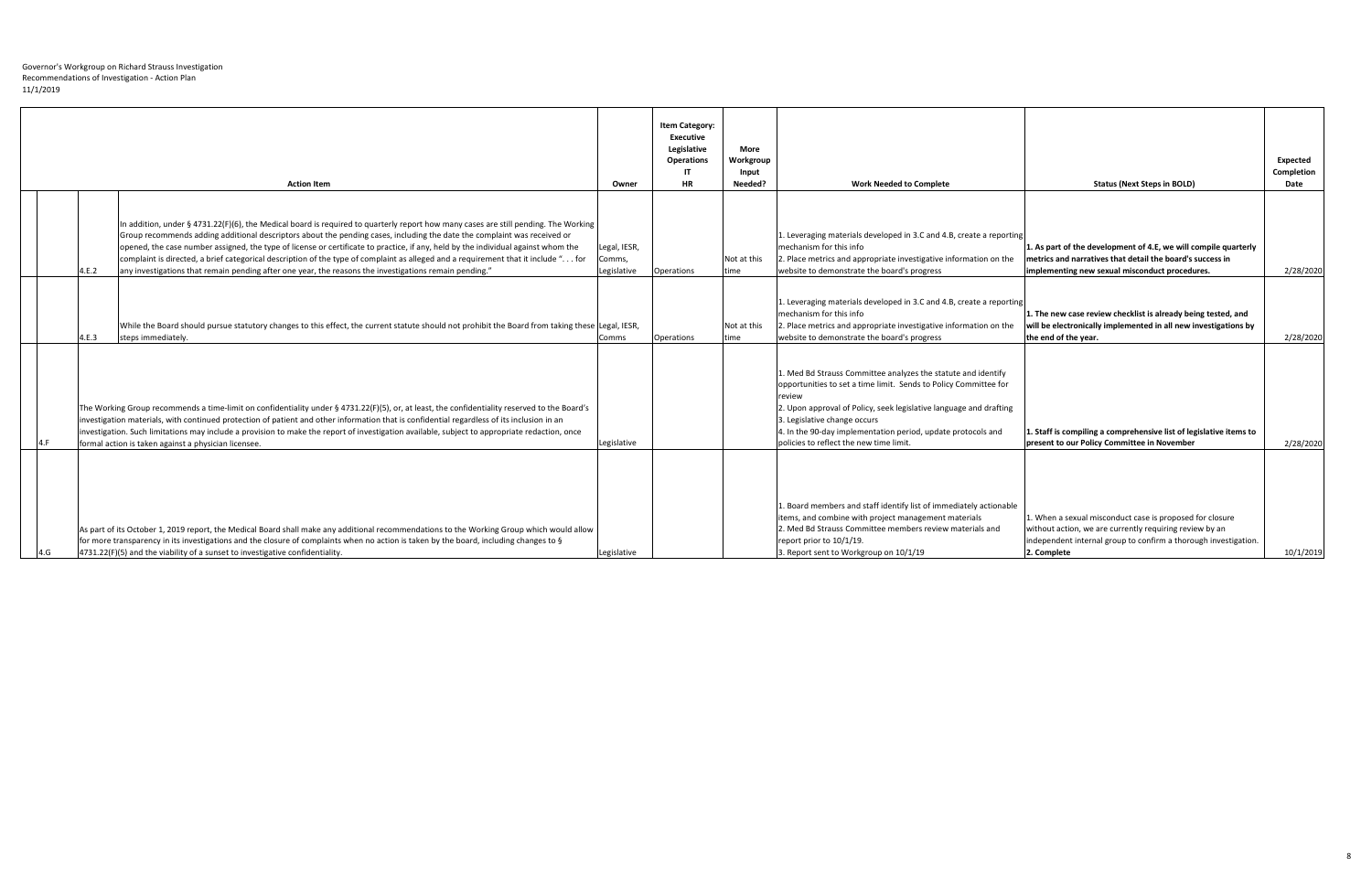|      | <b>Action Item</b>                                                                                                                                                                                                                                                                                                                                                                                                                                                                                                                                                                                                        | Owner                               | <b>Item Category:</b><br>Executive<br>Legislative<br><b>Operations</b><br>ा<br><b>HR</b> | <b>More</b><br>Workgroup<br>Input<br>Needed? | <b>Work Needed to Complete</b>                                                                                                                                                                                                                                                                                                           | <b>Status (Next Steps in BOLD)</b>                                                                                                                                                                                                                                                                                                                                    | <b>Expected</b><br>Completion<br>Date |
|------|---------------------------------------------------------------------------------------------------------------------------------------------------------------------------------------------------------------------------------------------------------------------------------------------------------------------------------------------------------------------------------------------------------------------------------------------------------------------------------------------------------------------------------------------------------------------------------------------------------------------------|-------------------------------------|------------------------------------------------------------------------------------------|----------------------------------------------|------------------------------------------------------------------------------------------------------------------------------------------------------------------------------------------------------------------------------------------------------------------------------------------------------------------------------------------|-----------------------------------------------------------------------------------------------------------------------------------------------------------------------------------------------------------------------------------------------------------------------------------------------------------------------------------------------------------------------|---------------------------------------|
|      | Board and staff structure and process. The Medical Board should review the current board structure and workflow to ensure that its processes are appropriate for its work. In addition, the Medical Board should analyze its c                                                                                                                                                                                                                                                                                                                                                                                            |                                     |                                                                                          |                                              |                                                                                                                                                                                                                                                                                                                                          |                                                                                                                                                                                                                                                                                                                                                                       |                                       |
|      | The Medical Board should review and compare the Board's number, structure and processes to other appropriately sized state medical<br>boards, using available national membership resources as examples where appropriate, in order to determine whether there are<br>recommendations for changes to the Medical Board of Ohio's size, membership, structure or member-involved processes. This review and<br>recommendation should include a review of the existing roles of the Supervising Member and Secretary. The review should also inform<br>whether other medical boards include member(s) from law enforcement. | Legal, IESR,<br>Policy<br>Committee | Legislative                                                                              | Not at this<br>time                          | L. Identify practices from other states working with the FSMB<br>2. Compile recommendations and sent to Med Bd Strauss<br>Committee<br>3. If statutory changes are needed to affect changes, send to Policy  1. Staff has contacted the Federation of State Medical Boards to<br>Committee<br>4. If changes are non-statutory, implement | assess what information they have that we could leverage to<br>fulfill this requirement.                                                                                                                                                                                                                                                                              | 2/28/2020                             |
| goal | The Working Group acknowledges pronounced conflict between the Medical Board's investigative staff and both its Members and its<br>enforcement staff. The Medical Board should evaluate the conflict(s) between its investigative and enforcement staff, as well as investigative  IESR, Legal,<br>staff and management, and provide suggested resolution(s) that would encourage all staff to work collaboratively, as the Board cannot<br>achieve its best work for protecting the public when tensions between these factions inhibit meaningful collaboration toward their shared                                     | Executive,<br>Board<br>Members      |                                                                                          | Not at this                                  | 1. Poll Med Bd Strauss Committee and HR for ideas on staff<br>engagement and feedback<br>2. Conduct teamwork exercises to identify and address issues of<br>conflict<br>3. Develop action plan to remediate issues of conflict<br>4. Implement solutions                                                                                 | 1. The Board's Human Resources staff has investigating State and  <br>external resources who can perform employee engagement and<br>teambuilding activities to address this issue.<br>2. Med Bd Strauss Committee and full board approved<br>scheduling trainings<br>3. Staff will proceed with scheduling trainings, with a projected<br>completion in January, 2020 | 2/28/2020                             |

|   | <b>Action Item</b>                                                                                                                                                                                                                                                                                                                                                                                                                                                                                                                                                                                                                | Owner                                                 | <b>Item Category:</b><br><b>Executive</b><br>Legislative<br><b>Operations</b><br>-IT<br><b>HR</b> | <b>More</b><br>Workgroup<br>Input<br>Needed? | <b>Work Needed to Complete</b>                                                                                                                                                                                                                                                                                                          | <b>Status (Next Steps in BOLD)</b>                                                                                                                                                                                                                                                                                                                                  | <b>Expected</b><br>Completion<br>Date |
|---|-----------------------------------------------------------------------------------------------------------------------------------------------------------------------------------------------------------------------------------------------------------------------------------------------------------------------------------------------------------------------------------------------------------------------------------------------------------------------------------------------------------------------------------------------------------------------------------------------------------------------------------|-------------------------------------------------------|---------------------------------------------------------------------------------------------------|----------------------------------------------|-----------------------------------------------------------------------------------------------------------------------------------------------------------------------------------------------------------------------------------------------------------------------------------------------------------------------------------------|---------------------------------------------------------------------------------------------------------------------------------------------------------------------------------------------------------------------------------------------------------------------------------------------------------------------------------------------------------------------|---------------------------------------|
| 5 | Board and staff structure and process. The Medical Board should review the current board structure and workflow to ensure that its processes are appropriate for its work. In addition, the Medical Board should analyze its c                                                                                                                                                                                                                                                                                                                                                                                                    |                                                       |                                                                                                   |                                              |                                                                                                                                                                                                                                                                                                                                         |                                                                                                                                                                                                                                                                                                                                                                     |                                       |
|   | The Medical Board should review and compare the Board's number, structure and processes to other appropriately sized state medical<br>boards, using available national membership resources as examples where appropriate, in order to determine whether there are<br>recommendations for changes to the Medical Board of Ohio's size, membership, structure or member-involved processes. This review and<br>recommendation should include a review of the existing roles of the Supervising Member and Secretary. The review should also inform<br>whether other medical boards include member(s) from law enforcement.<br>15.A | Legal, IESR,<br>Policy<br>Committee                   | Legislative                                                                                       | Not at this<br><b>Itime</b>                  | 1. Identify practices from other states working with the FSMB<br>2. Compile recommendations and sent to Med Bd Strauss<br>Committee<br>3. If statutory changes are needed to affect changes, send to Policy 1. Staff has contacted the Federation of State Medical Boards to<br>Committee<br>4. If changes are non-statutory, implement | assess what information they have that we could leverage to<br>fulfill this requirement.                                                                                                                                                                                                                                                                            | 2/28/2020                             |
|   | The Working Group acknowledges pronounced conflict between the Medical Board's investigative staff and both its Members and its<br>enforcement staff. The Medical Board should evaluate the conflict(s) between its investigative and enforcement staff, as well as investigative<br>staff and management, and provide suggested resolution(s) that would encourage all staff to work collaboratively, as the Board cannot<br>achieve its best work for protecting the public when tensions between these factions inhibit meaningful collaboration toward their shared<br>goal.                                                  | IESR, Legal,<br>Executive,<br>Board<br><b>Members</b> |                                                                                                   | Not at this<br><b>Itime</b>                  | 1. Poll Med Bd Strauss Committee and HR for ideas on staff<br>engagement and feedback<br>2. Conduct teamwork exercises to identify and address issues of<br>conflict<br>3. Develop action plan to remediate issues of conflict<br>4. Implement solutions                                                                                | 1. The Board's Human Resources staff has investigating State and<br>external resources who can perform employee engagement and<br>teambuilding activities to address this issue.<br>2. Med Bd Strauss Committee and full board approved<br>scheduling trainings<br>3. Staff will proceed with scheduling trainings, with a projected<br>completion in January, 2020 | 2/28/2020                             |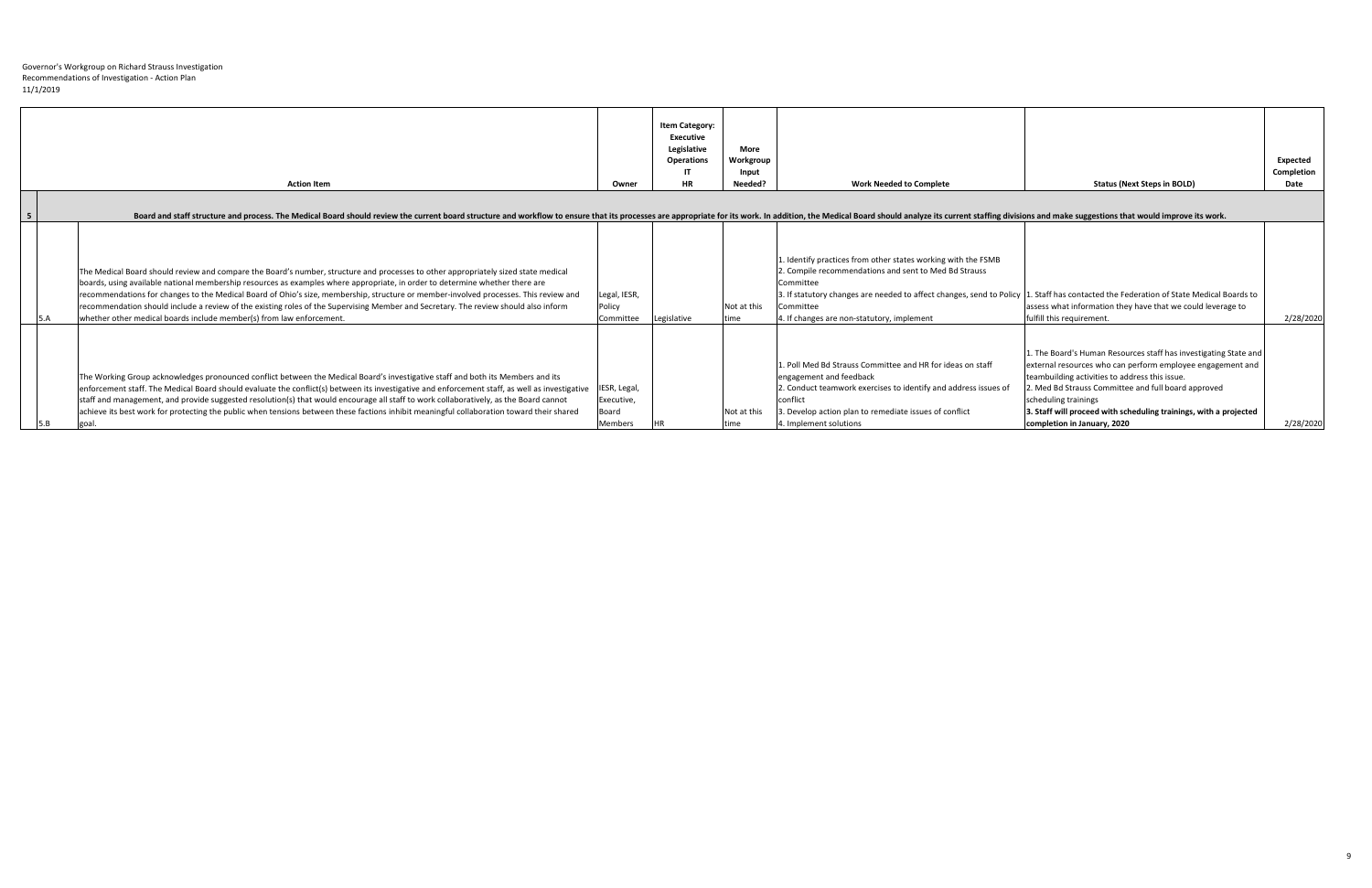|     |       | <b>Action Item</b>                                                                                                                                                                                                                                                                                                                                                    | Owner       | <b>Item Category:</b><br><b>Executive</b><br>Legislative<br><b>Operations</b><br>-IT<br><b>HR</b> | <b>More</b><br>Workgroup<br>Input<br>Needed? | <b>Work Needed to Complete</b>                                                                                                                                                                                                                                                                                                                                             | <b>Status (Next Steps in BOLD)</b>                                                                                                                                                                                                                                                                                                                                                                                                                                | <b>Expected</b><br>Completion<br>Date |
|-----|-------|-----------------------------------------------------------------------------------------------------------------------------------------------------------------------------------------------------------------------------------------------------------------------------------------------------------------------------------------------------------------------|-------------|---------------------------------------------------------------------------------------------------|----------------------------------------------|----------------------------------------------------------------------------------------------------------------------------------------------------------------------------------------------------------------------------------------------------------------------------------------------------------------------------------------------------------------------------|-------------------------------------------------------------------------------------------------------------------------------------------------------------------------------------------------------------------------------------------------------------------------------------------------------------------------------------------------------------------------------------------------------------------------------------------------------------------|---------------------------------------|
|     |       | Sexual Impropriety Investigations. The Medical Board should use victim advocates in the investigative process. Its investigative and enforcement staff, at a minimum, should receive training on, and tools to address, the un                                                                                                                                        |             |                                                                                                   |                                              |                                                                                                                                                                                                                                                                                                                                                                            |                                                                                                                                                                                                                                                                                                                                                                                                                                                                   |                                       |
| 6.A |       | The Working Group recommends, and the Medical Board indicated that it has begun, developing victim advocacy expertise internally, and<br>identifying the victim advocacy network(s) available in law enforcement and prosecutors' offices, including investigators becoming involved in IIESR, Legal,<br>area Sexual Assault Response Teams (SARTs) where they exist. | Executive   | Operations                                                                                        | Not at this<br>time                          | 1. Provide an update on current victim coordinator acquisition<br>status<br>2. Working with OPAA, identify as many counties as possible that<br>have victim advocates and engage them for a partnership<br>3. Develop an ongoing roster of counties that offer services and<br>connect internal and contracted Med Bd staff to foster<br>relationships with those counties | 1. The Board released an open call for qualified Victim<br>Coordinators in July.<br>2. Staff screened the first 3 candidates the week of 9/16/19 and<br>has contracts out to all three.<br>3. Contracts received from 2 coordinators on 10/7/19<br>4. As soon as funds are encumbered and POs released, we will<br>bring them in for a full process review of all relevant materials                                                                              | 2/28/2020                             |
| 6.B |       | The Medical Board should build upon the training its staff received in May 2019 on this subject, and by the end of calendar year 2019:                                                                                                                                                                                                                                |             | НR                                                                                                | Not at this<br>time                          | See 6.B.1-6.B.3                                                                                                                                                                                                                                                                                                                                                            | 1. The board's Investigators and Enforcement Attorneys will be<br>taking the AG-endorsed 5-day FETI training for trauma-informed<br>investigations in November of 2019.<br>2. Tentatively Complete                                                                                                                                                                                                                                                                | 12/31/2019                            |
|     | 6.B.1 | Develop annual training goals for investigative and enforcement staff on survivor-centered and trauma-informed investigative<br>techniques                                                                                                                                                                                                                            | IESR, HR    |                                                                                                   | Not at this<br>time                          | 1. Develop training content goals for annual training<br>2. Identify a partner(s) who can provide this training on an ongoing<br>basis to staff                                                                                                                                                                                                                            | 1. The board will build on its contract with FETI or Justice 3D (a<br>training firm) to develop annual trauma-informed training for all<br>staff, with more content developed for investigative and<br>enforcement staff.                                                                                                                                                                                                                                         | 12/31/2019                            |
|     | 6.B.2 | In consultation with a victim advocate, finalize the proposed "Sexual Misconduct Complaint Protocol" presented to the Working<br>Group                                                                                                                                                                                                                                | <b>IESR</b> | Operations                                                                                        | Not at this<br>time                          | 1. Finalize contract with a victim coordinator<br>2. Review draft protocol and insert coordinator insight into process<br>and content<br>3. Bring updated protocol to board for input and ratification                                                                                                                                                                     | 1. Victim Coordinators are now under contract<br>2. Staff will review the Sexual Misconduct Protocol with them to<br>get their input and implement their suggestions<br>3. The Board will approve changes to the protocol by 12/31/19.                                                                                                                                                                                                                            | 12/31/2019                            |
|     | 6.B.3 | In consultation with victim advocates and investigative professionals, update the investigation manual accordingly, allowing for<br>modern investigative practices that take into account the survivor's needs and preferences, such as:                                                                                                                              | <b>IESR</b> | Operations                                                                                        | Not at this<br>time                          | 1. Finalize contract with a victim coordinator<br>2. Review investigator manual with coordinator, and insert<br>coordinator insight into process and content<br>3. Bring updated protocol to board for input and ratification                                                                                                                                              | . Victim Coordinators are now under contract<br>2. Staff will review the Investigator Manual with them to get<br>their input and implement their suggestions<br>3. The Board will approve changes to the manual by 12/31/19.                                                                                                                                                                                                                                      | 12/31/2019                            |
|     |       | eliminating administrative closure of sexual impropriety cases when a survivor fails<br>6.B.3.a<br>to come forward initially,                                                                                                                                                                                                                                         | IESR        | Operations                                                                                        | Not at this<br>time                          | 1. Finalize contract with a victim coordinator<br>2. Review investigator manual with coordinator, and insert<br>coordinator insight into process and content<br>3. Bring updated protocol to board for input and ratification                                                                                                                                              | 1. Staff will review and amend the Sexual Misconduct protocol to<br>ensure that there is no time limit to investigation of sexual<br>misconduct cases.<br>2. Staff will present draft changes to the Investigator Manual to<br>the Med Bd Strauss Committee in November<br>3. Staff will make changes to the Manual based on Med Bd<br><b>Strauss Committee and victim coordinator feedback</b><br>3. The Board will approve changes to the protocol by 12/31/19. | 12/31/2019                            |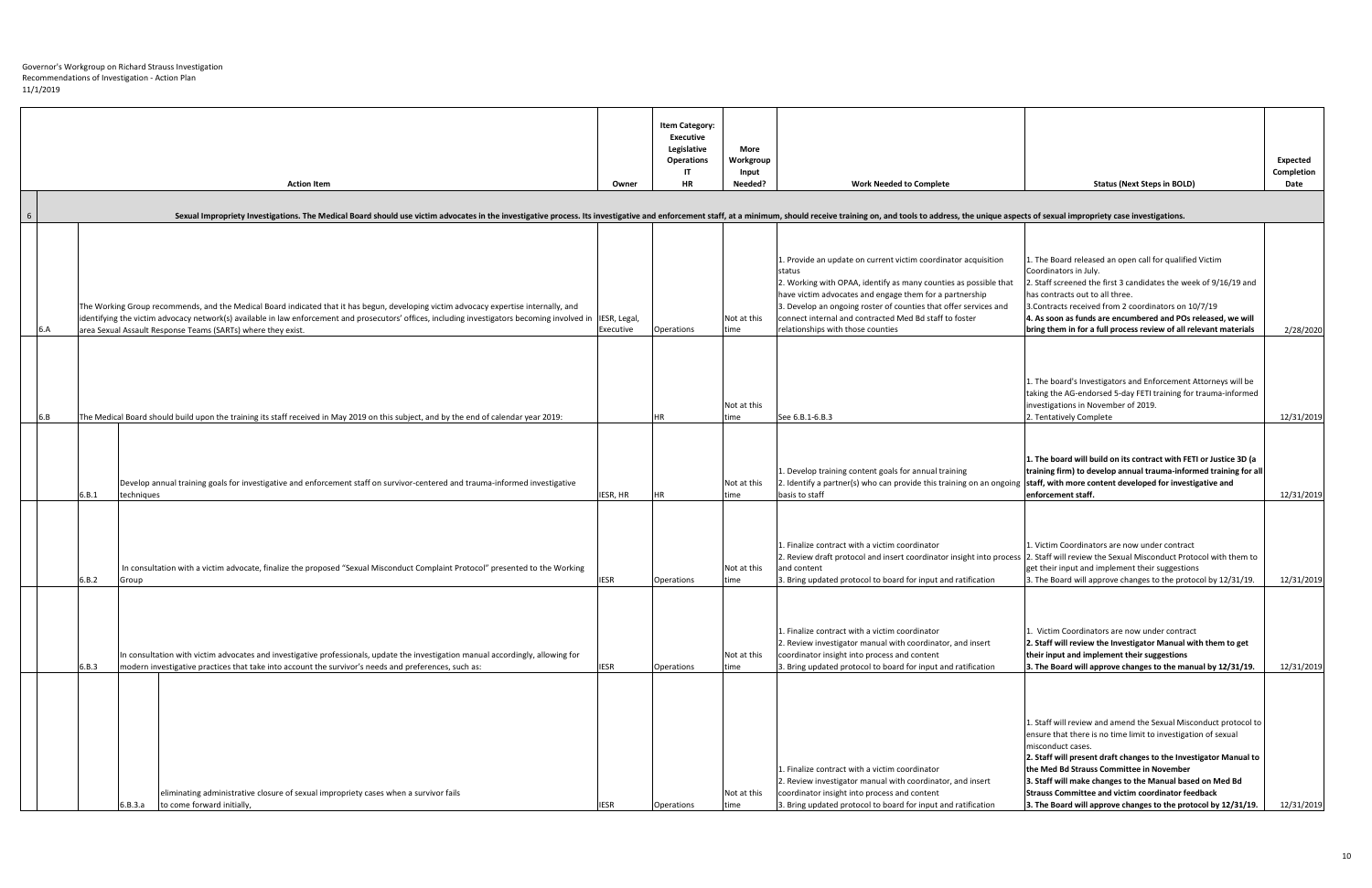|  |         | <b>Action Item</b>                                                                                                                                                                                                                                         | Owner       | <b>Item Category:</b><br><b>Executive</b><br>Legislative<br><b>Operations</b><br>-IT<br><b>HR</b> | <b>More</b><br>Workgroup<br>Input<br>Needed? | <b>Work Needed to Complete</b>                                                                                                                                                                                                                                                                                                    | <b>Status (Next Steps in BOLD)</b>                                                                                                                                                                                                                                                                                                                                                                                                                                                           | Expected<br><b>Completion</b><br>Date |
|--|---------|------------------------------------------------------------------------------------------------------------------------------------------------------------------------------------------------------------------------------------------------------------|-------------|---------------------------------------------------------------------------------------------------|----------------------------------------------|-----------------------------------------------------------------------------------------------------------------------------------------------------------------------------------------------------------------------------------------------------------------------------------------------------------------------------------|----------------------------------------------------------------------------------------------------------------------------------------------------------------------------------------------------------------------------------------------------------------------------------------------------------------------------------------------------------------------------------------------------------------------------------------------------------------------------------------------|---------------------------------------|
|  |         |                                                                                                                                                                                                                                                            |             |                                                                                                   |                                              |                                                                                                                                                                                                                                                                                                                                   |                                                                                                                                                                                                                                                                                                                                                                                                                                                                                              |                                       |
|  | 6.B.3.b | allowing multiple interviews and conducting the interviews at the times of the<br>survivor's or witnesses' choosing (including outside of regular business hours or<br>the regular workweek),                                                              | <b>IESR</b> | Operations                                                                                        | Not at this<br>time                          | 1. Finalize contract with a victim coordinator<br>2. Review investigator manual with coordinator, and insert<br>coordinator insight into process and content<br>3. Bring updated protocol to board for input and ratification                                                                                                     | 1. Staff will review and amend the Sexual Misconduct protocol<br>and Investigator Manual to ensure that there is flexibility to<br>interview victims and witnesses appropriately.<br>2. Staff will present draft changes to the Investigator Manual to<br>the Med Bd Strauss Committee in November<br>3. Staff will make changes to the Manual based on Med Bd<br><b>Strauss Committee and victim coordinator feedback</b><br>3. The Board will approve changes to the protocol by 12/31/19. | 12/31/2019                            |
|  | 6.B.3.c | removing the requirement that meetings with complainants and witnesses in sexual<br>impropriety investigations must be conducted in a neutral location, and                                                                                                | <b>IESR</b> | Operations                                                                                        | Not at this<br>time                          | 1. Finalize contract with a victim coordinator<br>2. Review investigator manual with coordinator, and insert<br>coordinator insight into process and content<br>3. Bring updated protocol to board for input and ratification                                                                                                     | 1. Staff will review and amend the Sexual Misconduct protocol<br>and Investigator Manual to ensure that there is flexibility to<br>interview victims and witnesses appropriately.<br>2. Staff will present draft changes to the Investigator Manual to<br>the Med Bd Strauss Committee on 10/16/19<br>3. Staff will make changes to the Manual based on Med Bd<br><b>Strauss Committee and victim coordinator feedback</b><br>3. The Board will approve changes to the protocol by 12/31/19. | 12/31/2019                            |
|  | 6.B.3.d | eliminating the provision that finds a survivor's refusal to meet at a neutral location<br>or provide information via remote means "adequate grounds for closure."                                                                                         | <b>IESR</b> | Operations                                                                                        | Not at this<br>time                          | 1. Finalize contract with a victim coordinator<br>2. Review investigator manual with coordinator, and insert<br>coordinator insight into process and content<br>3. Bring updated protocol to board for input and ratification                                                                                                     | 1. Staff will review and amend the Sexual Misconduct protocol<br>and Investigator Manual to ensure that there is flexibility to<br>interview victims and witnesses appropriately.<br>2. Staff will present draft changes to the Investigator Manual to<br>the Med Bd Strauss Committee in November<br>3. Staff will make changes to the Manual based on Med Bd<br><b>Strauss Committee and victim coordinator feedback</b><br>3. The Board will approve changes to the protocol by 12/31/19. | 12/31/2019                            |
|  |         | The Medical Board should consider establishing specialized team(s) for sexual impropriety cases, and such team(s) should consult with the<br>Ohio Attorney General's Office to develop the approach to both administrative matters and criminal referrals. | IESR, AG    | Operations                                                                                        | Not at this<br>time                          | 1. Continue to develop IESR team approach (Inv, EA, SR, Victim<br>Coordinator)<br>2. Engage AG with the investigative manual, protocols, processes,<br>etc., for review<br>3. Bring suggested changes to Med Bd Strauss Committee and full<br>board for discussion and ratification<br>4. Implement changes and revisit regularly | 1. Staff will review and amend the Sexual Misconduct protocol<br>and Investigator Manual to implement a team approach.<br>2. Staff will present draft changes to the Investigator Manual to<br>the Med Bd Strauss Committee in November<br>3. Staff will make changes to the Manual based on the Attorney<br>General's Office, Med Bd Strauss Committee, and victim<br>coordinator feedback<br>3. The Board will approve changes to the protocol by 12/31/19.                                | 2/28/2020                             |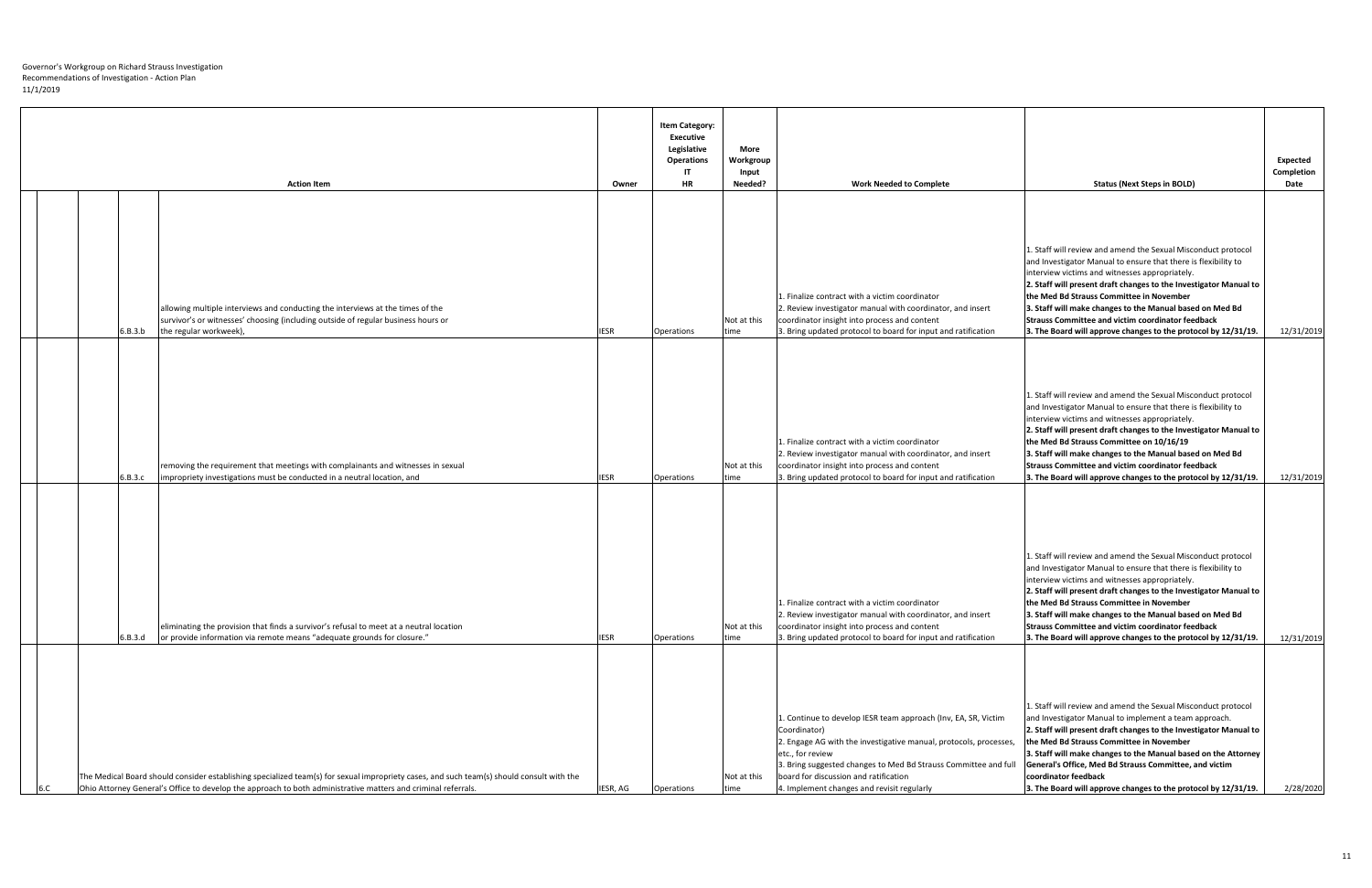|                |                                                                          | <b>Action Item</b>                                                                                                                                                                                                                                                                                                                                                                                                                                                                                                                    | Owner                       | <b>Item Category:</b><br><b>Executive</b><br>Legislative<br><b>Operations</b><br>-IT<br>HR | <b>More</b><br>Workgroup<br>Input<br>Needed? | <b>Work Needed to Complete</b>                                                                                                                                                                                                                                                                                        | <b>Status (Next Steps in BOLD)</b>                                                                                                                                                                                                                                                                                                                                                                                    | Expected<br><b>Completion</b><br>Date |
|----------------|--------------------------------------------------------------------------|---------------------------------------------------------------------------------------------------------------------------------------------------------------------------------------------------------------------------------------------------------------------------------------------------------------------------------------------------------------------------------------------------------------------------------------------------------------------------------------------------------------------------------------|-----------------------------|--------------------------------------------------------------------------------------------|----------------------------------------------|-----------------------------------------------------------------------------------------------------------------------------------------------------------------------------------------------------------------------------------------------------------------------------------------------------------------------|-----------------------------------------------------------------------------------------------------------------------------------------------------------------------------------------------------------------------------------------------------------------------------------------------------------------------------------------------------------------------------------------------------------------------|---------------------------------------|
| $\overline{7}$ | Considerations for Additional Study or Information by the Medical Board. |                                                                                                                                                                                                                                                                                                                                                                                                                                                                                                                                       |                             |                                                                                            |                                              |                                                                                                                                                                                                                                                                                                                       |                                                                                                                                                                                                                                                                                                                                                                                                                       |                                       |
|                | misconduct:                                                              | In light of the Working Group's review and recommendations, the Medical Board should consider the following to further ensure reporting                                                                                                                                                                                                                                                                                                                                                                                               |                             |                                                                                            |                                              |                                                                                                                                                                                                                                                                                                                       |                                                                                                                                                                                                                                                                                                                                                                                                                       |                                       |
|                | 7.A.1                                                                    | The impact of amending Ohio Revised Code § 2921.22, "Failure to report a crime or knowledge of a death or burn injury,"<br>specifically to include a duty to report certain criminal acts by physicians practicing in Ohio regardless of whether they rise to the<br>level of a felony; alternatively, whether an Ohio criminal law should be created or existing law amended to raise certain criminal<br>acts by physicians to the felony level, thus subjecting them to mandatory reporting under the current version of §2921.22. | Legislative,<br>IESR, Legal | Legislative                                                                                | Not at this<br>time                          | 1. Take to Med Bd Strauss Committee to make a recommendation<br>to the Policy Committee<br>2. Pending outcome of the Strauss Committee, take to Policy<br>Committee for further action                                                                                                                                | 1. Staff is compiling a comprehensive list of legislative items to<br>present to our Policy Committee in in November                                                                                                                                                                                                                                                                                                  | 12/31/2019                            |
|                | 7.A.2                                                                    | Regardless of the conclusion above, the impact of replacing the "knowing" standard in § 2921.22 with one similar to Ohio Revised<br>Code § 2151.42 which requires "anyone who knows, or has reasonable cause to suspect based on facts that would cause a<br>reasonable person in a similar position to suspect that" a reportable offense by the physician has occurred.                                                                                                                                                             | Legislative,<br>IESR, Legal | Legislative                                                                                | Not at this<br>time                          | 1. Take to Med Bd Strauss Committee to make a recommendation<br>to the Policy Committee<br>2. Pending outcome of the Strauss Committee, take to Policy<br>Committee for further action                                                                                                                                | 1. Staff is compiling a comprehensive list of legislative items to<br>present to our Policy Committee in in November                                                                                                                                                                                                                                                                                                  | 12/31/2019                            |
|                | 7.A.3                                                                    | The impact of the Medical Board reporting allegations of a physician-licensee's sexual impropriety to other state medical boards<br>(such as through the National Practitioner Data Bank or other body, subject to timing and other reporting criteria) even if the<br>Medical Board has not taken any enforcement action against a licensee, and consider the constitutional and legal protections<br>surrounding such action.                                                                                                       | IESR, Legal<br>Comms        | Operations                                                                                 | Not at this<br>time                          | 1. Research ability to report investigative and/or non-formal action<br>to other states' medical boards<br>2. Contact FSMB about ideas of mechanisms to use to report<br>information<br>3. Confirm process by which the FSMB shares information to other<br>states to ensure that it adequately notifies other states | 1. Legal staff has begun analyzing confidentiality statutes to find<br>mechanisms for greater sharing of non-formal-action<br>linformation.<br>2. Staff has engaged the FSMB to discuss opportunities for<br>investigative information sharing to other states outside of<br>formal reporting processes.<br>3. Staff will compile suggestions from the FSMB to present to<br>the Med Bd Strauss Committee in November | 2/28/2020                             |

## 12